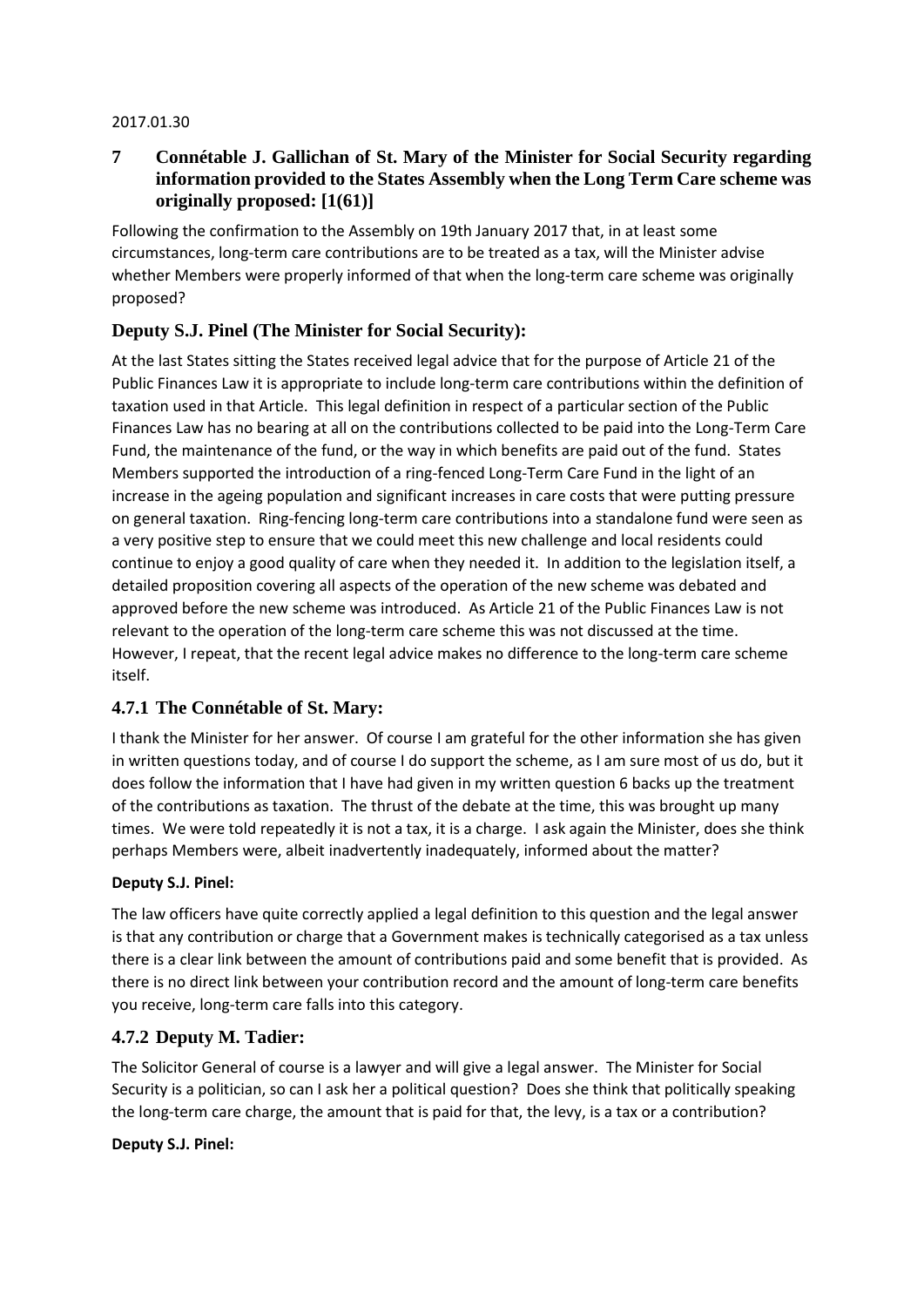The only definition of tax is concerning the Public Finances Law. The long-term care scheme, as I have repeatedly said, is a ring-fenced fund of contributions out of which benefits are paid. The Minister for Social Security has total responsibility for the Long-Term Care Fund, it is ring-fenced, and it comes under the Long-Term Care Law, which is part of the Social Security Law.

# **4.7.3 Deputy M. Tadier:**

Does the Minister think that the cap on the long-term care fee - we will call it for now - is integral to it remaining in place and if she does could she explain how high that cap could go, while it still remains a contribution in its current form. Perhaps the follow-up answer would also be to include whether she thinks that the cap could be removed at some point in the future.

## **Deputy S.J. Pinel:**

As the Deputy will be well aware, there is a review underway with Social Security at the moment, which is reviewing the whole social security scheme, and the Social Security Fund. The cap that was set with long-term care, the upper earnings limit, is separate. It can be changed at any time. It does not have to rely on any change in the Social Security Fund Law.

# **4.7.4 Deputy G.P. Southern:**

Could the Minister clarify my understanding that there is technically no such thing as a ring-fenced fund in Jersey because the law does not allow it? Even the Health Insurance Fund, which we always refer to as ring-fenced, has been diverted to a wider use than its original intention?

## **Deputy S.J. Pinel:**

There are several ring-fenced funds. The Social Security Fund, which people call the Pension Fund. The Health Insurance Fund is for primary care and it has not been diverted to any other place other than primary care. The Long-Term Care Fund is solely used for long-term care benefits for people requiring that sort of care.

# **4.7.5 Senator P.F.C. Ozouf:**

Having previously been known to say if it quacks and it waddles it is a duck in relation to tax, would she agree that because it is a contribution with a hypothecated or ring-fenced - or what every other way one would like to describe it - fund for the Health Insurance Fund, that it cannot be a fund but a contribution? Would she agree that perhaps the reason why there is some confusion, not in any way to grind the advice legally for the separate definition under the Public Finances Law, that perhaps the reason why people think that this may be a tax is because it is on the marginal rate of tax contribution, which is fairer because of course there is an income free allowed? Maybe if she could say is that the reason why people think it is a tax where it is not?

### **Deputy S.J. Pinel:**

I thank the Senator for his question. I think most of the public think it may be a tax because it is collected by the Tax Office. But all the contributions collected by the Tax Office go into the ringfenced fund which is long-term care, and it is only used for long-term care benefit.

### **The Connétable of St. Mary:**

I think I have exercised my questions on this but I know the Deputy of St. John has a question, might I give my final supplementary to her?

### **The Deputy Bailiff:**